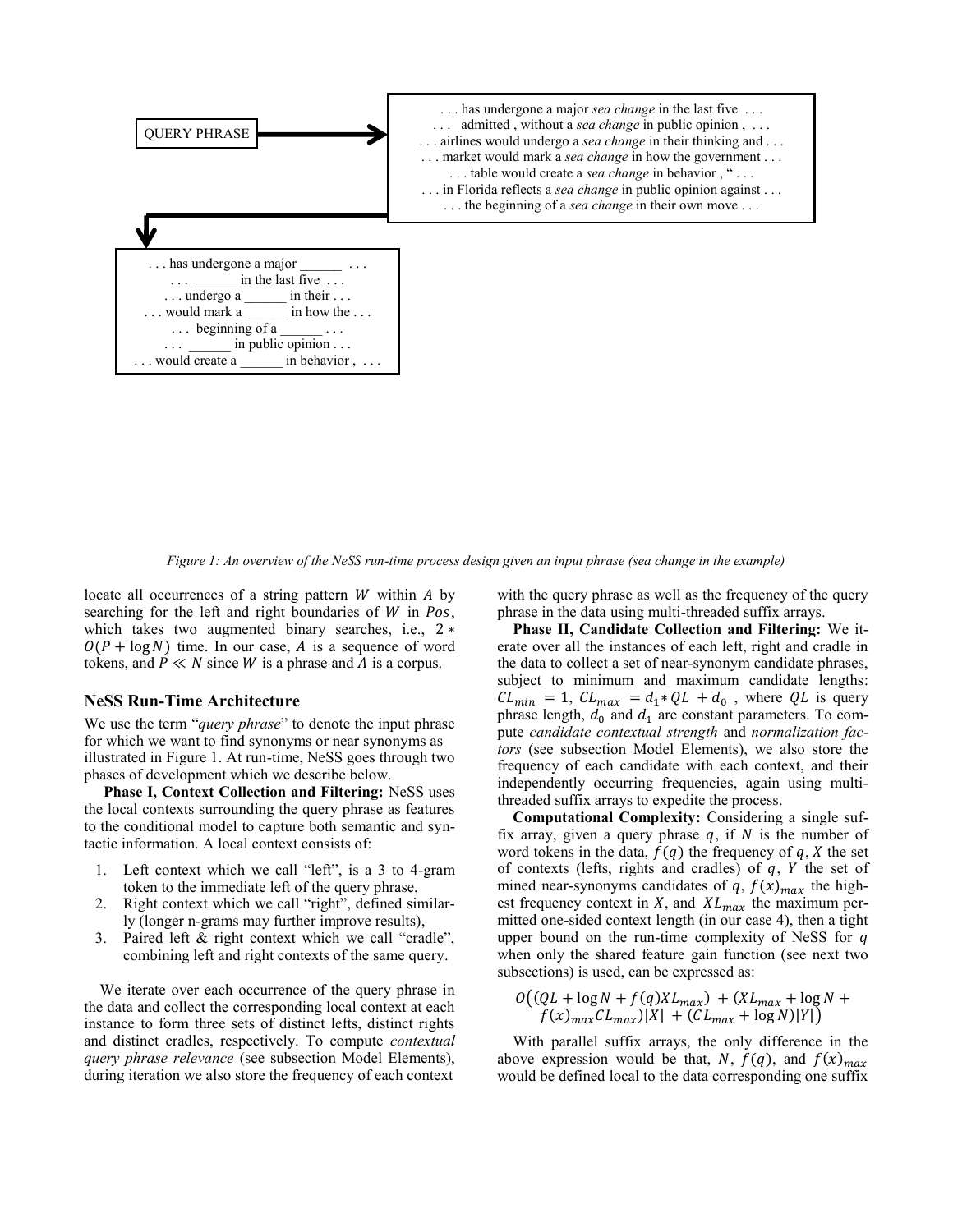array instead of the entire data. This run-time complexity is faster than other competing methods, for example, Meltzer and Hovy's (2011) method was  $\sim$ 200X slower.

#### **Model Elements**

We propose a new conditional model to construct a probabilistic combination function, essentially measuring similarity between two entities based on a function over shared (common) set of features, as discussed below:

**Contextual Query Phrase Relevance (CQR):** Contextual Query Phrase Relevance (CQR) is a measure of how important the query phrase is to its contexts as compared to other phrases occurring together with them:

$$
CQR(x, q) = P(X = x | Q = q) = \frac{p(x, q)}{p(q)} = \frac{f(x, q)}{f(q)}
$$

where  $p(\bullet)$  and  $f(\bullet)$  are probability and frequency points, respectively, in the distribution.

**Candidate Contextual Strength (CCS):** Candidate Contextual Strength (CCS) is a measure of how strongly related the query phrase contexts are to the potential near synonym candidate phrases as compared to other local contexts surrounding them:

$$
CCS(y, x) = P(Y = y | X = x) = \frac{p(y, x)}{p(x)} = \frac{f(y, x)}{f(x)}
$$

**Normalization:** In order to address base-level frequency variation among candidate phrases we introduce a normalization factor:  $k(y) = (f(y))^{-d}$ , where d is a constant.

**Contextual Information (Inf):** Some contexts still carry more semantic information than others based on their content (e.g., type and/or number of words) and our model tries to take that into account. Therefore,  $Inf(x) = a *$  $w(x) + b * l(x) + c$ , where  $w(x)$  is the number of content words in context x,  $l(x)$  is the length of x, and a, b and  $c$  are coefficients.

#### **Shared Feature Gain Scoring Fuction**

Combining the concepts described above, we compute the score, first for left contexts  $(L(q))$ :

$$
S_L(y,q) = \sum_{x \in L(q)} CQR(x,q)CCS(y,x)k(y)Inf(x)
$$

The model also accounts for *displaced contextual matches*, that are essentially cradle matches but with the left and right matching at different instances of the query:

$$
S'_L(y,q) = \sum_{x \in L(q)} \begin{cases} 2 * CQR.CCS.k. \text{Inf} & \text{if } x \in DL(q) \\ CQR.CCS.k. \text{Inf} & \text{otherwise} \end{cases}
$$

where  $DL(q)$  is a subset of  $L(q)$  which qualifies as displaces lefts. Similarly, we compute scores for rights and cradles and combine the three to get the final score:

$$
S(y, q) = HM + C_{cf}.S_c(y, q)
$$
 (1)

$$
HM = 2\frac{S'_L S'_R}{S'_L + S'_R}
$$

where  $C_{cf} > 1$  to boost the score for cradle matches  $S_c$ .

### **Kullback-Leibler Divergence Scoring Function**

KL divergence (Cover and Thomas 1991) is measure of the difference between two probability distributions. We use it to measure the information lost when the contextual distribution given a candidate is used to approximate the same contextual distribution given the query phrase:

 $\sim$  1.  $\sim$ 

$$
S_L(y, q) = \sum_{x \in L(q)} p(x|q) \log(\frac{p(x|q)}{r(x|y)})
$$

$$
p(x|q) = \frac{p(x, q) + c'}{p(q) + c'|L(q)|} \& r(x|y) = \frac{r(x, y) + c''}{r(y) + c''|L(q)|}
$$

$$
c' = p(q) \frac{0.001}{|L(q)|} \& c'' = r(y) \frac{0.001}{|L(q)|}
$$

where  $L(q)$  represents the combined set of lefts for the query phrase and the candidate. As before, the ratio of the probabilities  $p(\cdot)$  and  $r(\cdot)$ , can be interpreted as the ratio of frequencies. We apply smoothing and also compute the scores for the combined rights and combined cradles, then combine the three to get the final score:

$$
S(y, q) = -S_L(y, q)S_R(y, q)S_C(y, q)^2 \tag{2}
$$

We re-score and re-rank the top 1000 scoring candidates generated by the shared feature gain using Equation 2.

#### **Parameter Training**

Equation 1 contains the parameters  $a, b, c$ , and  $d$  separately for  $S_L$ ,  $S_R$  and  $S_C$  each along with the cradle boosting parameter  $C_{cf}$ , for a total of 13 parameters. One possible parameter training scheme, is to generate training data consisting of query phrases  $(Q)$ , and pick near-synonym candidates rated as highly synonymous by human judges. A natural optimization objective would then be:

$$
\sum_{q \in Q} \sum_{y \in Y(q)} \|S(y_{best}, q) - S(y, q)\|
$$

with the constraint that all the parameters  $> 0$ .  $S(y, q)$  is a product of two nonnegative convex functions, and is therefore convex. This makes the optimization objective a difference of two convex functions (DC class) and its direct optimization is reserved for future work. For the present we relied on multi-start coordinate ascent with binary search instead of increasing the linear step size increase. The parameters were trained on a set of 30 query phrases, separate from the ones used in the evaluation (see section Experiments).

### **Experiments**

### **The Gigaword Corpus**

We selected the very large English Gigaword Fifth Edition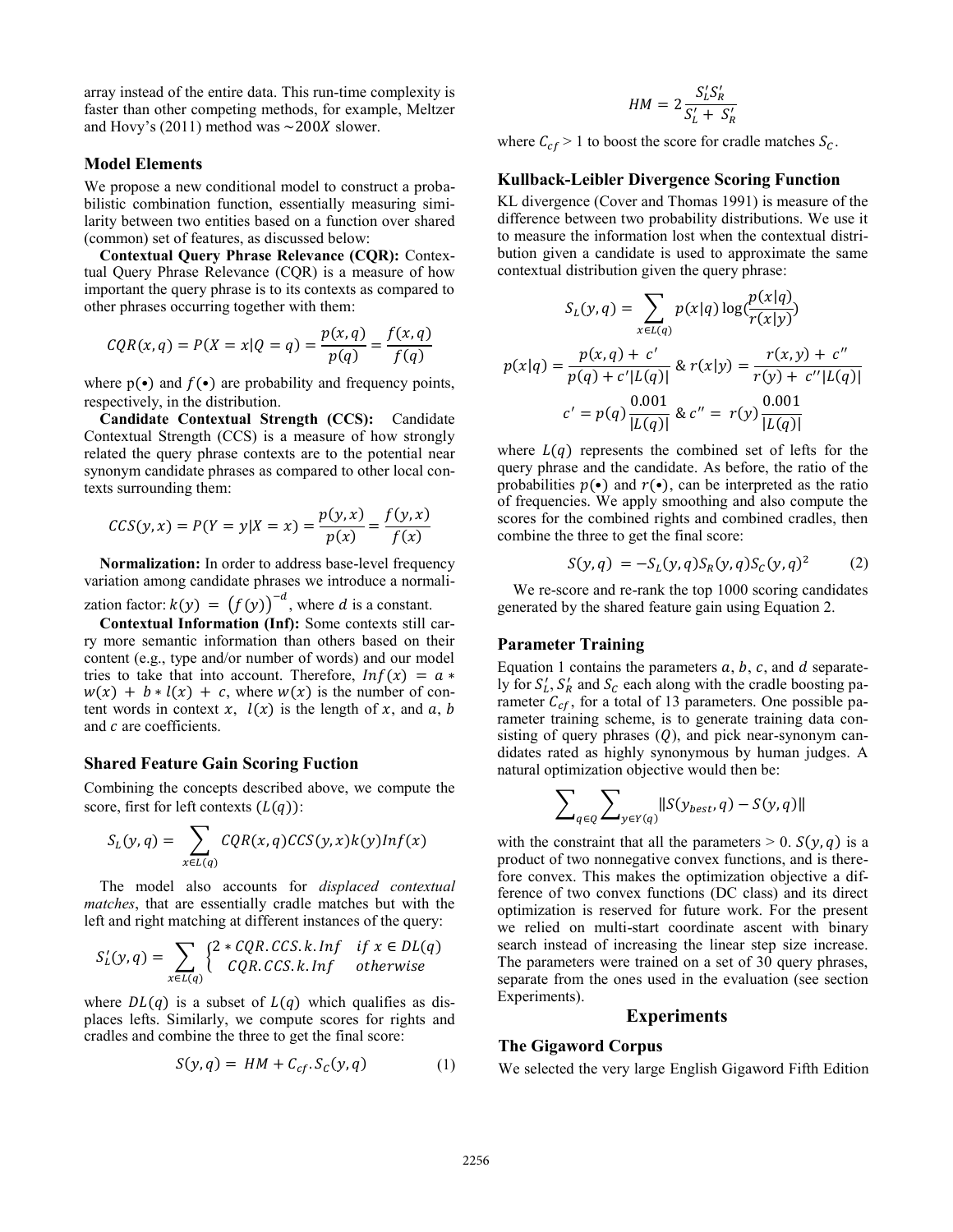| Method      | MRS(5) | MRS(10) | MRS(15) | MRS(20) |
|-------------|--------|---------|---------|---------|
| SF          | 2.35   | 2.19    | 2.12    | 2.00    |
| KL.         | 2.45   | 2.28    | 2.17    | 2.08    |
| <b>PPDB</b> | 1.97   | 1.80    | 1.62    | 1.48    |
| Mavuno      | 2.04   | 1.83    | 1.75    | 1.64    |
| Thesaurus   | 1.18   | 1.09    | 1.00    | 0.95    |

*Table 1: Significant MRȘ improvements for both scoring functions (SF and KL) over PPDB, Mavuno and Roget's Thesaurus, for 23 two word query phrases* 

| <b>Method</b> | MRS(5) | MRS(10) | MRS(15) | MRS(20) |
|---------------|--------|---------|---------|---------|
| SF            | 2.15   | 1.99    | 1.85    | 1.76    |
| KL            | 2.10   | 1.99    | 1.89    | 1.84    |
| <b>PPDB</b>   | 1.65   | 1.57    | 1.48    | 1.38    |
| Mavuno        | 1.85   | 1.76    | 1.71    | 1.65    |
| Thesaurus     | 0.50   | 0.47    | 0.43    | 0.43    |

*Table 2: Significant MRȘ improvements for both scoring functions (SF and KL) over PPDB, Mavuno and Roget's Thesaurus, for 16 greater than two word query phrases* 

(Parker et al. 2011), a comprehensive archive of newswire text data, for our experiments. The corpus was split into 32 equal parts with a suffix array constructed from each split. Since, the server hardware can support up to 32 (16x2) threads in parallel, each suffix array operates on a separate thread of its own. We used 37.5% of the data (12 suffix arrays,  $\sim$ 1.51 billion words) for our experiments. The full Gigaword may have yielded better results, but would have run slower.

## **Rank-Sensitive Evaluation**

 $\overline{a}$ 

For our experiments, we chose a set of 54 randomly selected query phrases including 15 single word, 23 two word phrases, and 16 longer phrases<sup>1</sup>. For each query phrase, 20 near-synonym candidates were generated using each of the two scoring functions and baselines. The annotators (6 human judges) were asked to provide ratings on each query phrase-synonym candidate combination. The ratings scaled from 0-3 (Rubenstein and Goodenough 1965), where 3 indicates absolute synonymy (Zgusta 1971), 2 indicates nearsynonymy (Hirst 1995), 1 indicates some semantic correlation such as hypernymy, hyponymy or antonymy and 0 indicates no relationship. The inter-annotator agreement was measure to be  $\kappa = 0.43$  (Fleiss 1971), using binary categories for ratings 2, 3, and 0, 1, respectively, which is moder-

| Method      | MR <sub>5</sub> (5) | MR\$(10) | MRS(15) | MR\$(20) |
|-------------|---------------------|----------|---------|----------|
| SF          | 2.22                | 2.00     | 1.90    | 1.79     |
| KL          | 1.98                | 1.84     | 1.76    | 1.65     |
| <b>PPDB</b> | 1.42                | 1.30     | 1.23    | 1.16     |
| Mavuno      | 2.00                | 1.79     | 1.64    | 1.55     |
| Thesaurus   | 2.88                | 2.83     | 2.81    | 2.80     |
| H&S         | 0.27                | 0.29     | 0.28    | 0.26     |

*Table 3: Significant MRȘ improvements for both scoring functions (SF and KL) over PPDB, Mavuno and H&S Model, for 15 single word query phrases*

ate. When the two categories were modified to 1, 2, 3 vs 0, it measured  $\kappa = 0.90$  which is almost perfect agreement (Landis and Koch 1977).

We extended the standard performance measures: Mean Average Precision (MAP) and Normalized Discounted Cumulative Gain (nDCG). We did not use MAP directly because it is rank-insensitive, and is valid only for binary (0 or 1, relevant or irrelevant) rating scale. In the case of

nDCG, even though it does take ordering into account it does not penalize for inferior results. For example, in our experiments the rating sequence 2, 2, 2 for the top 3 retrieval results of a query phrase would get a higher score as compared to the sequence 3, 2, 3, whereas the latter is clearly superior in quality. Besides this, nDCG does not penalize for missing results (recall) either. Our normalized metric, the mean rank-sensitive score  $(MR\varsigma)$ , which devalues the annotated scores for lower ranks (further from top rank) is:

$$
MR\zeta(n) = \frac{1}{|A|} \frac{1}{|Q|} \sum_{a \in A} \sum_{q \in Q} \frac{\sum_{r=1}^{n} S_r [\log_2(r+1)]^{-1}}{\sum_{r=1}^{n} [\log_2(r+1)]^{-1}}
$$

where  $S_r$  is the annotated score, n is the cutoff at the  $n^t$ rank,  $r$  is the rank of the candidate and  $\hat{A}$  is the set of raters. MRS takes into account missing results by padding the rating sequence with zeros for the missing values. Also, due to normalization  $MRS$  is insensitive to the length of the rating sequence, i.e.,  $MRS(3)$  for 2, 2, 2 is equal to  $MRS(5)$  for 2, 2, 2, 2, 2.

# **Multi-Word and Single Word Comparisons**

Can NeSS really perform better than thesauri, at least for multi-word phrases, and other systems in the literature?

**Roget's Thesaurus:** To show the inadequacy of thesauri lookup for phrasal synonyms, we compare our model to a baseline from the Roget's Thesaurus. Since, like all other thesauri it primarily contains single words, we combine elements in the synonym sets of individual words in the query phrase to construct candidates for each of the 54 query phrases. For instance, in *"strike a balance"* we randomly select "hammer" and "harmony" as synonyms for "strike" and "balance", respectively, to form "hammer a harmony"

<sup>&</sup>lt;sup>1</sup> The query phrases, annotations and other results can be downloaded at http://www.cs.cmu.edu/~dishang/.